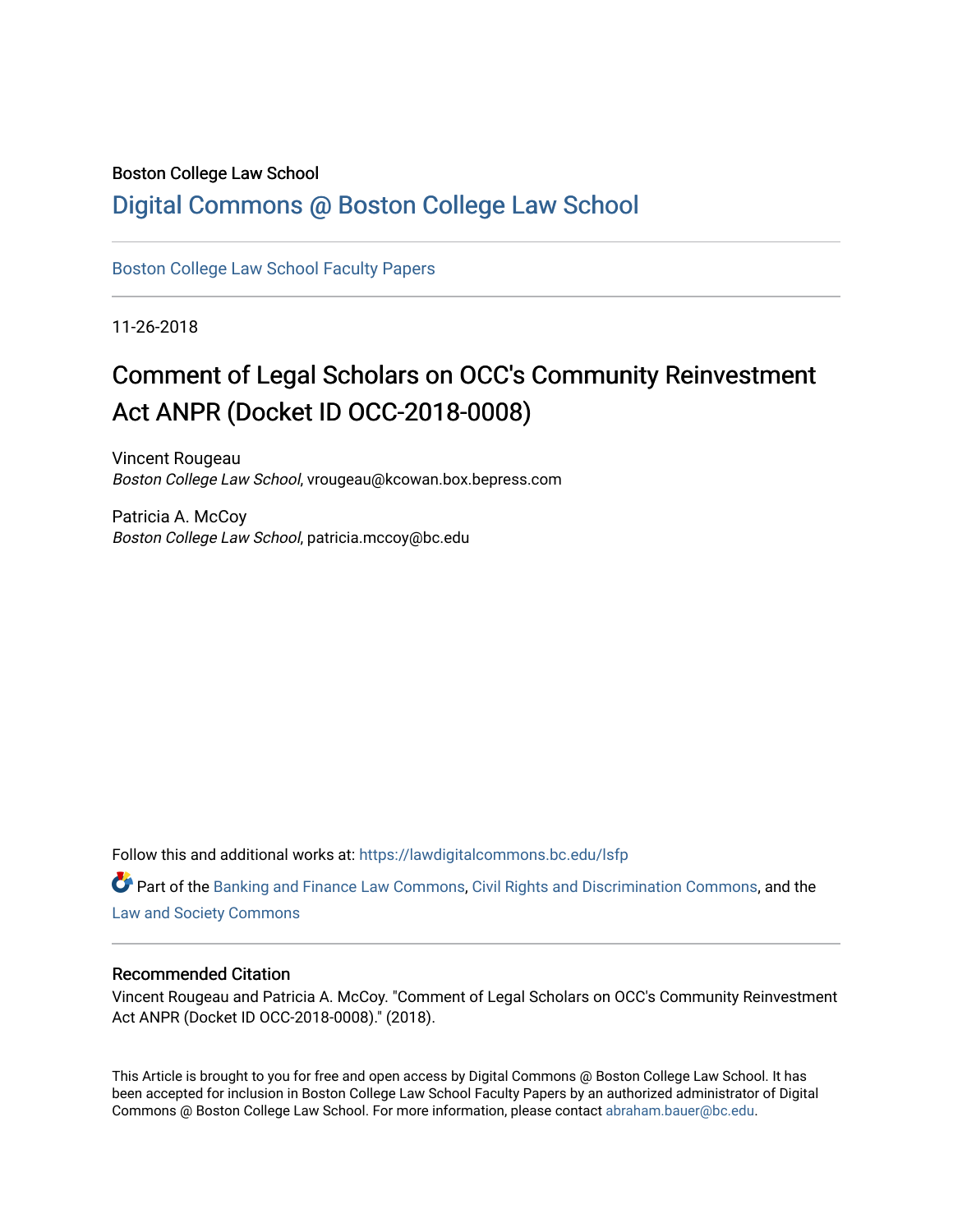

# **BOSTON COLLEGE**

LAW SCHOOL

885 Centre Street Newton, MA 02459 617-552-2927 (direct dial) patricia.mccoy@bc.edu November 19, 2018

## **Comment of Legal Scholars on Docket ID OCC-2018-0008**

#### *Submitted electronically*

Legislative and Regulatory Activities Division Office of the Comptroller of the Currency 400  $7<sup>th</sup>$  Street, S.W. Suite 3E-218 Washington, D.C. 20219

Dear Sir or Madam:

Thank you for the opportunity to comment on the advance notice of proposed rulemaking (ANPR) titled "Reforming the Community Reinvestment Act Regulatory Framework," Docket ID OCC-2018-0008. We are legal scholars specializing in financial regulation and its effect on reinvestment in underserved communities.<sup>\*</sup>

In this  $ANDR$ , the Office of the Comptroller of the Currency (OCC) invites public comment on potential revisions to the rule implementing the Community Reinvestment Act  $(CRA)$ .<sup>2</sup> The stakes of this ANPR are high, because of the positive effect this landmark piece of legislation has had on revitalizing America's distressed neighborhoods and communities.<sup>3</sup> As the OCC

<sup>&</sup>lt;u>.</u> \* Our affiliations are for identification only and do not necessarily represent the views of Boston College. 1 Office of the Comptroller of the Currency, *Reforming the Community Reinvestment Act Regulatory* 

*Framework: Advance notice of proposed rulemaking*, 83 Fed. Reg. 45053 (Sept. 5, 2018) [hereinafter ANPR]. 2 12 U.S.C. §§ 2901-2908.

<sup>3</sup> *See, e.g.,* Eric Belsky, Michael Schill & Anthony Yezer, *The Effect of the Community Reinvestment Act on Bank and Thrift Home Mortgage Lending* (Joint Center for Housing Studies of Harvard University 2001); Raphael Bostic & Hyojung Lee, *Small Business Lending Under the Community Reinvestment Act*, 19 CITYSCAPE: A JOURNAL OF POLICY DEVELOPMENT AND RESEARCH 63, 64-65 (2017) (reviewing literature); Lei Ding & Leonard Nakamura, *"Don't Know What You Got Till It's Gone" – The Effects of the Community Investment Act on Mortgage*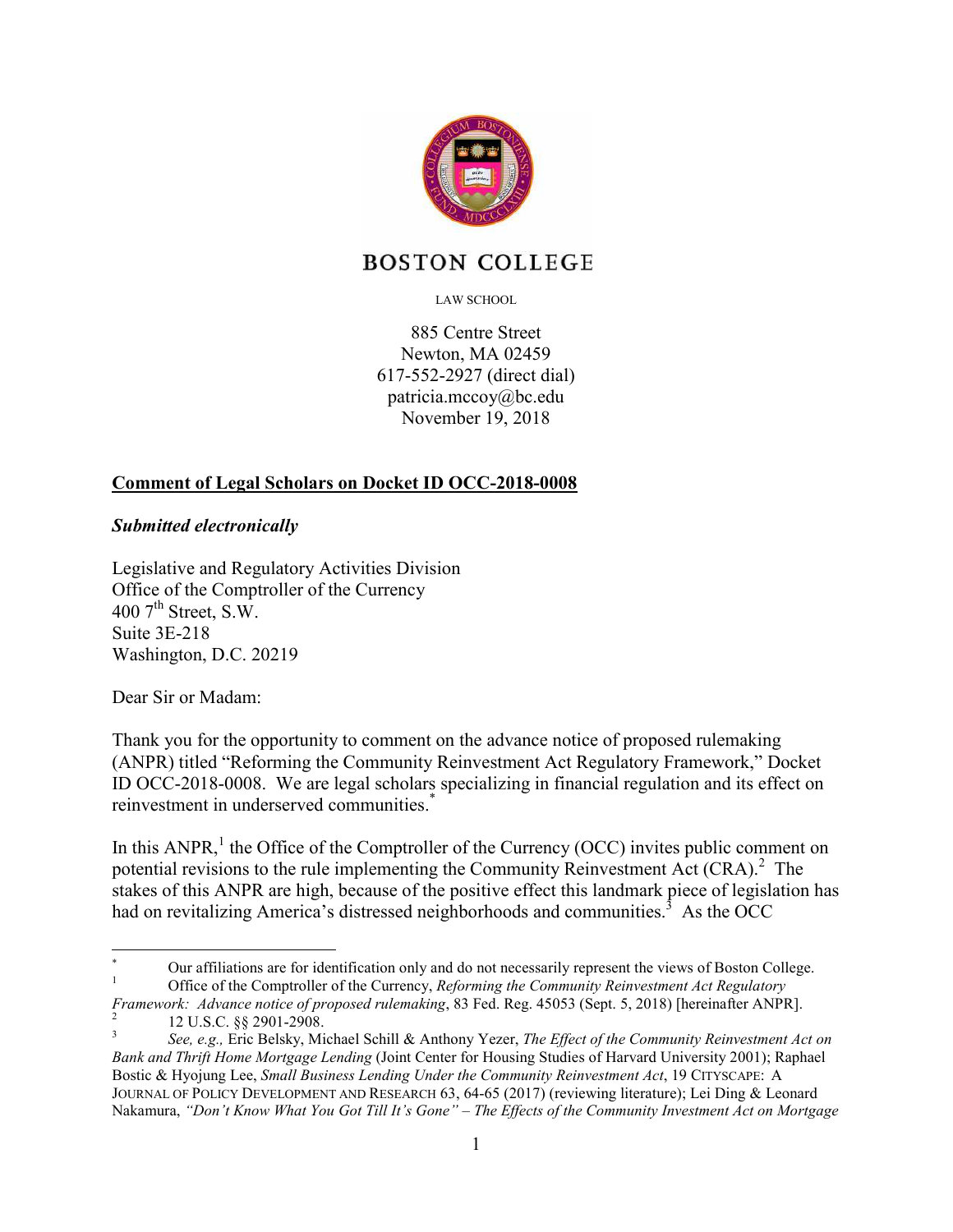contemplates amendments to the CRA rule, we urge it to build on this success by preserving CRA's traditional emphasis on local communities while expanding CRA to address new ways of banking.

More than two decades have elapsed since the major 1995 rule<sup>4</sup> that revamped the examination criteria for CRA to reward performance over documentation and effort. Under the 1995 rule, as amended, federal banking regulators evaluate an insured depository's CRA performance based on its delineated assessment area or areas, which are defined according to where the bank<sup>5</sup> has its main office, branches, automated teller machines (ATMs), and certain surrounding areas.

Since that time, technological and legal developments have allowed banking to transcend its former geographical boundaries. Online and mobile banking allows customers to transact business in the virtual world and some banks have no branches at all. The old barriers to interstate banking fell following the passage of the Riegle-Neal Interstate Banking and Branching Efficiency Act.<sup>6</sup> Meanwhile, the consumer lending operations of many banks serve far-flung states outside their branch networks and CRA assessment areas.

It would be a mistake to conclude from these developments, however, that brick-and-mortar bank branches are a thing of the past. As we explain in Section II.A below, depositors continue to rely heavily on bank branches. That fact, combined with the CRA's express statutory directives, needs to inform any revisions to the CRA rule going forward. If the CRA rule is amended, it should be done in such a way to maintain banks' responsiveness to the communities served by their branches and ATMs, while also evaluating retail activities of banks outside their branch networks. This additive approach recognizes current banking developments while honoring the statutory language of and Congress' intent behind the Community Reinvestment Act.

#### **I. The Statutory Language of the Community Reinvestment Act**

Any analysis of the Community Reinvestment Act starts with the statute's words. As its central command, CRA charges each Federal financial supervisory agency as follows:<sup>7</sup>

<u>.</u>

*Lending in the Philadelphia Market* (Fed. Res. Bank Phila. Working Paper 17-15, 2017); John Fitzgerald & Samuel P. Vitello, *Impacts of the Community Reinvestment Act on Neighborhood Change and Gentrification*, 24 HOUSING POLICY DEBATE 446 (2014) (reviewing literature); Daniel Ringo, *Mortgage Lending, Default, and the Community Reinvestment Act* (Fed. Res. Bd., June 15, 2017).

<sup>4</sup> 60 Fed. Reg. 22156 (May 4, 1995). In 2005, the OCC, the Board of Governors of the Federal Reserve System, and the Federal Deposit Insurance Corporation adopted a joint final rule liberalizing the examination criteria for intermediate small banks (with total assets of between \$250 million and \$1 billion, adjusted annually for inflation). *Community Reinvestment Act Regulations, Joint final rule of the O.C.C, Federal Reserve System, and the F.D.I.C.*, 70 Fed. Reg. 44256 (2005).

<sup>5</sup> In this comment, we use the word "bank" to refer to any type of insured depository institution. *See* 12 U.S.C. §§ 2901(a), 2902(2), 2903(c)(3)(C) (applying CRA to "regulated financial institutions" and defining them as "insured depository institutions," as defined in 12 U.S.C.  $\frac{\xi}{2}$  1813(c)(2)).

<sup>6</sup> Pub. L. No. 103-328, 103d Cong., 2d Sess. (1994).

<sup>7</sup> 12 U.S.C. § 2903(a). CRA defines the "appropriate Federal financial supervisory agencies" as the OCC, the Federal Reserve Board, and the Federal Deposit Insurance Corporation. *Id.* § 2902(1). In this letter, we refer to these three agencies as the "federal banking regulators."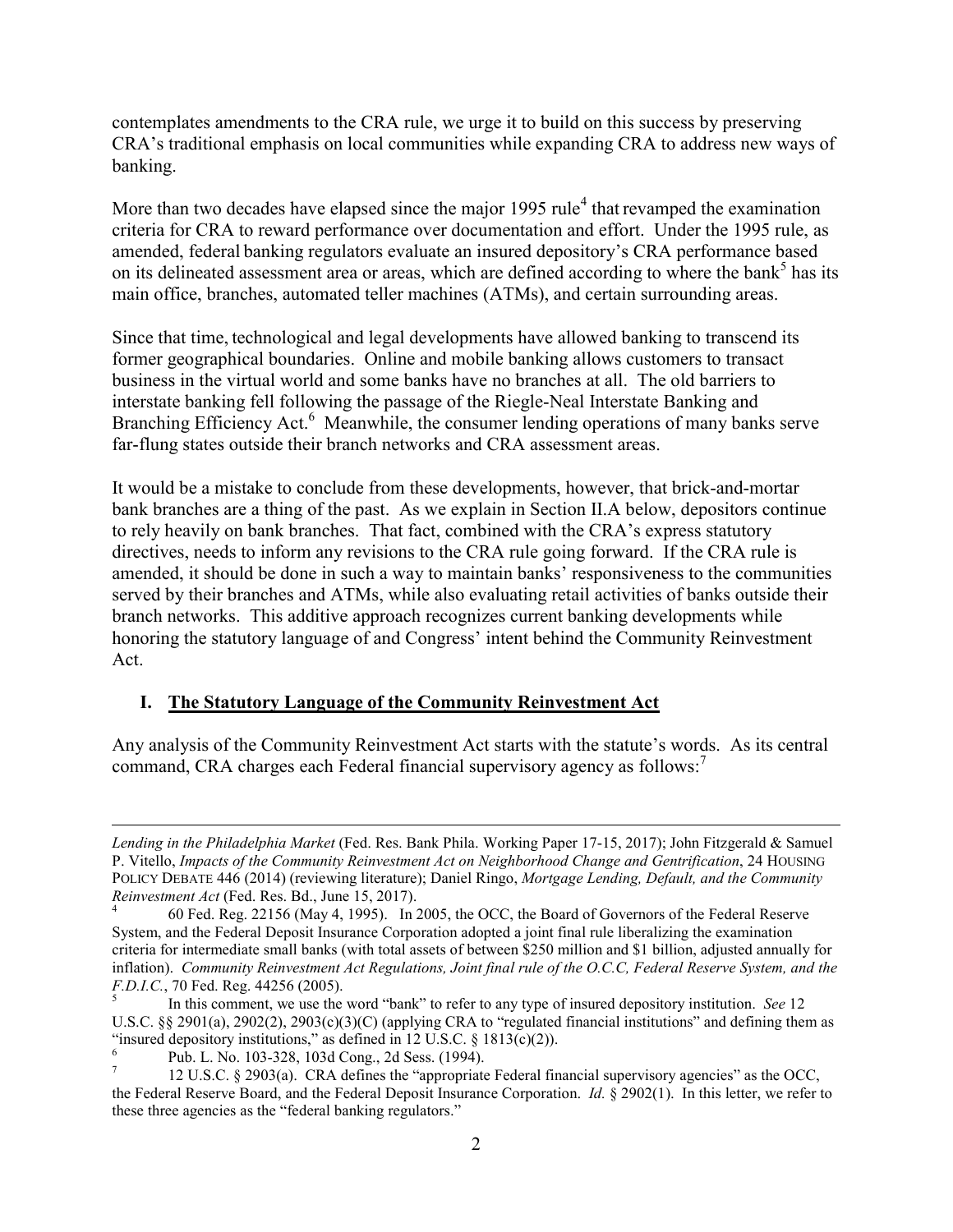- (a) **IN GENERAL** In connection with its examination of a financial institution, the appropriate Federal financial supervisory agency shall—
	- (1) Assess the institution's record of meeting the credit needs of its entire community, including low- and moderate-income neighborhoods, consistent with the safe and sound operation of such institution; and
	- (2) Take such record into account in its evaluation of an application for a deposit facility by such institution.

Other provisions of CRA elaborate on the meaning of this provision.

On reading CRA in its entirety, three statutory directives stand out. First, Congress, in CRA, tied the obligation of banks to serve the credit needs of their communities to the physical geographies where their deposit facilities are located. Second, serving the convenience and needs of communities includes providing both deposit services and credit services. Finally, CRA expressly requires serving the needs of low- and moderate-income (LMI) neighborhoods, consistent with safety and soundness.

#### **A. Directive One: CRA Requires Service to Physical Neighborhoods and Communities Surrounding Branch Networks**

The statutory language of CRA makes clear that Congress expected banks to serve the convenience and needs of the physical neighborhoods and communities that surround their branches and ATMs. This appears clearly in the part of CRA that requires federal banking regulators to evaluate each bank's CRA performance "separately for each metropolitan area *in*  which a [bank] maintains one or more domestic branch offices.<sup>38</sup> Similarly, CRA's findings expressly state that "regulated financial institutions are required by law to demonstrate that their *deposit facilities* serve the convenience and needs of the communities in which they are chartered to do business."<sup>9</sup> As this reference to "deposit facilities" indicates, the express text of CRA establishes that banks owe their core CRA obligations to the areas served by their branches and ATMs.

Other provisions in CRA buttress the conclusion that banks must serve the credit and deposit needs of the physical areas surrounding their branches. For example, Congress emphasized a focus on place when it told federal banking regulators to "encourage" banks "to help meet the credit needs *of the local communities in which they are chartered* consistent with the safe and sound operation of such institutions."<sup>10</sup> The words "local communities" underscore CRA's nonnegotiable command to serve the physical areas and surrounding geographies where a bank's branches and ATMs are found. In another provision, Congress allowed any bank that

<sup>&</sup>lt;u>.</u> 8 *Id.* § 2906(b)(1)(B) (emphasis added). *Accord*, *id.* § 2906(d) (describing the method of CRA evaluation for banks that maintain "domestic branches in 2 or more States . . ."). CRA defines "domestic branch" to mean "any branch office or other facility of a regulated financial institution that accepts deposits, located in any State." *Id.* §  $2906(e)(1)$ .

<sup>9</sup> *Id.* § 2901(a)(1) (emphasis added).

<sup>10</sup> *Id.* § 2901(b) (emphasis added). *Accord, id.* § 2903(b) (allowing CRA credit for investments in minorityand women-owned banks, "provided that these activities help meet the credit needs of *local communities* in which such institutions and credit unions are chartered") (emphasis added).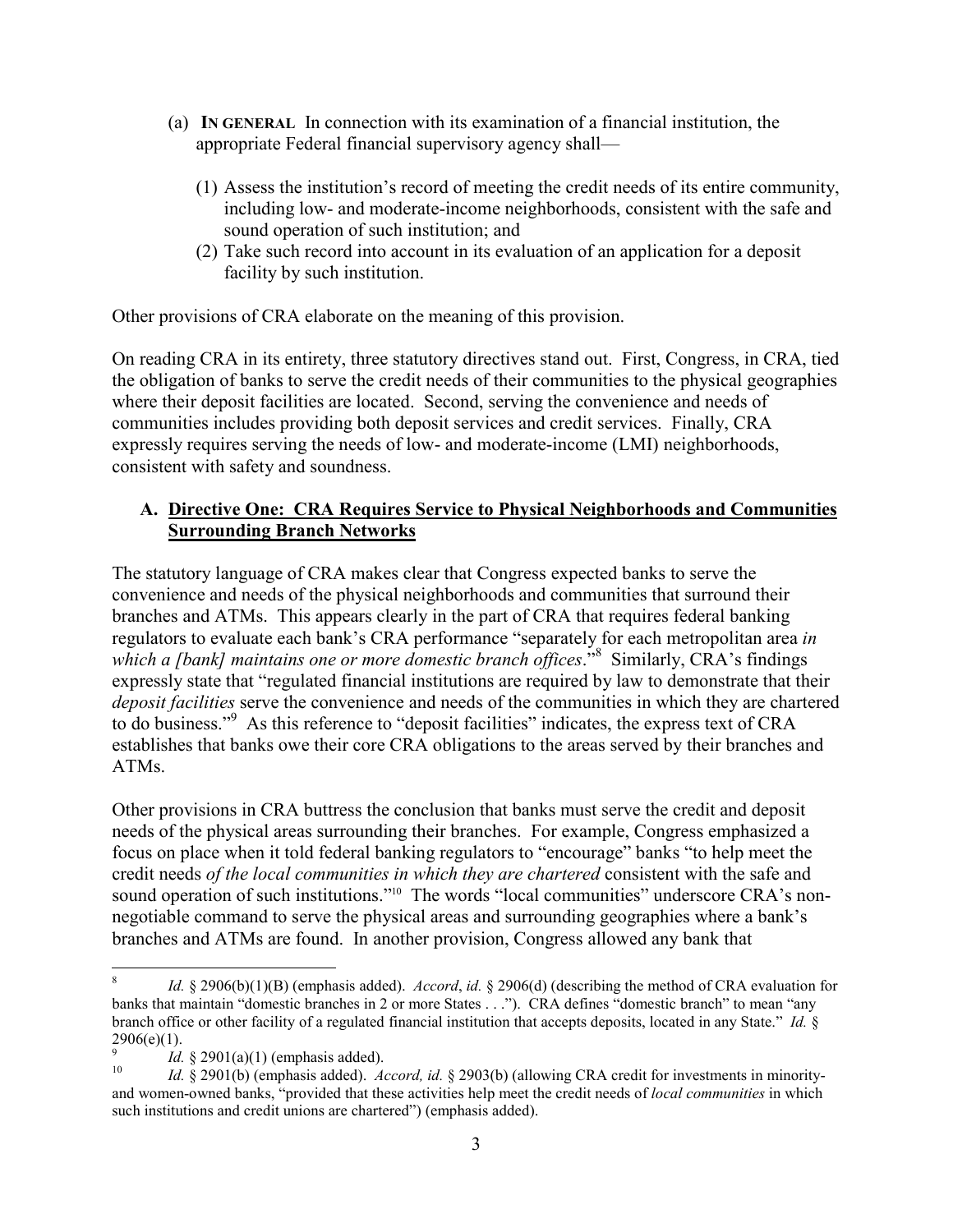predominantly serves members of the military "who are not located *within a defined geographic area*" to define its "entire community" to include "its entire deposit customer base *without regard to geographic proximity*."<sup>11</sup> By negative implication, this provision requires other banks to define their assessment areas in terms of "geographic proximity" to their deposit customer bases and assumes that those customer bases are located "within a defined geographic area" or areas. $12$ 

Together, these provisions make abundantly clear that banks *must* serve the local neighborhoods and communities where their branches are located. CRA does not preclude giving credit for serving other communities that are outside of banks' branch networks. However, banks that have branches cannot receive CRA credit unless they first discharge their core responsibility to serve areas in "geographic proximity" to their branches.

#### **B. Directive Two: Serving the Convenience and Needs of Communities Includes Both Deposit Services and Credit Services**

CRA establishes a general duty on the part of depository institutions to "serve the convenience and needs of the communities in which they are chartered to do business."<sup>13</sup> The statute then defines "the convenience and needs of communities" to include "the need for credit services as well as deposit services."<sup>14</sup> Consequently, offering both types of services is necessary to fulfill a bank's CRA commitment.

## **C. Directive Three: CRA Requires Banks to Serve the Needs of Low- and Moderate-Income Neighborhoods**

Finally, service to the low- and moderate-income (LMI) segment of communities is intrinsic to every bank's CRA commitment. This appears in CRA's language that directs federal banking regulators to assess each institution's record "of meeting the credit needs of its entire community, *including low- and moderate-income neighborhoods*, consistent with the safe and sound operation of such institution . . ."<sup>15</sup>

 $\frac{1}{11}$ <sup>11</sup> *Id.* § 2902(4) (emphasis added).

<sup>12</sup> Elsewhere, CRA directs federal banking regulators to examine the record of banks in serving "low- and moderate-income *neighborhoods*," *id.* § 2903(a)(1) (emphasis added), demonstrating again that CRA's core commands require service to real neighborhoods with streets and physical addresses. *Accord*, *id.* § 2906(a)(1) (requiring federal banking regulators to prepare written evaluations of each bank's "record of meeting the credit needs of its entire community, including low- and moderate-income *neighborhoods*") (emphasis added).

<sup>13</sup> 12 U.S.C. § 2901(a)(1). 14

*Id.* § 2901(a)(2).

<sup>15</sup> *Id.* § 2903(a)(1) (emphasis added). *See also id.* § 2906(a)(1) (requiring federal banking regulators to prepare written examination reports of each institution's "record of meeting the credit needs of its entire community, *including low- and moderate-income neighborhoods*") (emphasis added); *id.* § 2903(d) (instructing federal banking regulators, during their CRA examination of each bank, to "consider, as a factor, low-cost education loans provided by the financial institution to *low-income borrowers*") (emphasis added).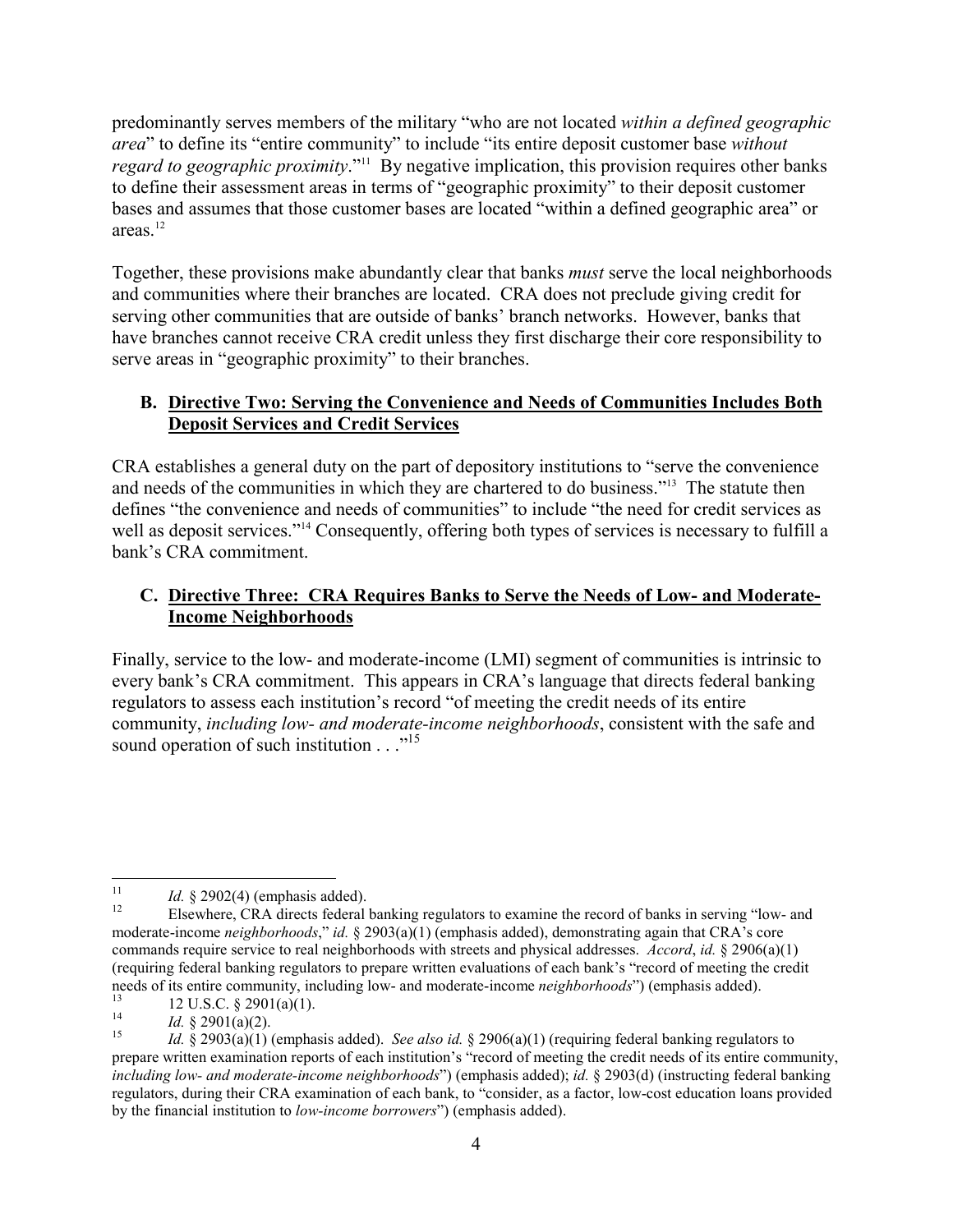CRA's emphasis on LMI neighborhoods is a response to historic redlining and seeks to correct the market imperfections that lead to disinvestment in those neighborhoods.<sup>16</sup> Lending, by definition, involves predictions about the risk of default and collection. In poorer neighborhoods, it may be more expensive for conventional lenders to distinguish between lowrisk and high-risk borrowers. Often, loan officers are unfamiliar with the profit-making opportunities in poor communities because they do not live in those communities and come from more affluent and privileged social milieus. Greater outreach and education may be needed to reach potential borrowers. Loans may require greater monitoring in order to assure repayment. Borrowers who in fact are creditworthy may not be able to satisfy conventional underwriting criteria, such as long employment with one employer, stable residence at one address, prior credit history, etc. Because loans in such neighborhoods tend to be smaller, moreover, the fixed costs of community reinvestment loans may have to be spread over a smaller potential return.<sup>17</sup>

To compound matters, as lenders shun poor neighborhoods, information costs rise. By necessity, current appraisals, which are crucial to evaluating collateral, must be based on prior sales. If house sales in a neighborhood drop due to a lender's refusal to lend, there will be fewer sales to provide a yardstick for future appraisals. Appraisals will become less and less reliable and lenders will become even more reluctant to lend, triggering a downward spiral in investment.<sup>18</sup>

Without investment, properties in LMI neighborhoods will continue to deteriorate, spawning negative externalities that will discourage loans throughout the neighborhoods, no matter how sterling an individual borrower or property. If a neighborhood is in physical decline, a lender may decline to lend even where the collateral supports the loan, because future deterioration in the neighborhood could cause collateral values to fall. The result can be a self-fulfilling prophecy, as one reluctant lender makes other creditors reluctant to lend and more and more properties fall into disrepair due to paucity of rehabilitation loans.<sup>19</sup>

One way to reverse the problem of information costs in lending is through coordination among lenders. However, such coordination may be illegal and, at a minimum, is legally risky due to antitrust concerns.<sup>30</sup> As with cartels, moreover, coordination creates inherent incentives to cheat that make coordination unstable over time.<sup>31</sup> Another approach would be to foster specialized

 $\frac{1}{16}$  *See* notes 37-49 *infra* and accompanying text. This analysis of disinvestment is excerpted from PATRICIA A. MCCOY, BANKING LAW MANUAL: FEDERAL REGULATION OF FINANCIAL HOLDING COMPANIES, BANKS AND THRIFTS § 8.04 (Lexis 2d ed. 2000 & 2014 cum. supp.).

<sup>17</sup> *See, e.g.*, Michael S. Barr, *Access to Financial Services in the 21st Century: Five Opportunities for the Bush Administration and the 107<sup>th</sup> Congress*, 16 NOTRE DAME J.L., ETHICS & PUB. POL'Y 447, 534-44 (2002); Michael Klausner, *Market Failure and Community Investment: A Market-Oriented Alternative to the Community Reinvestment Act*, 143 U. PA. L. REV. 1561, 1568 (1995); Christopher A. Richardson, *The Community Reinvestment Act and the Economics of Regulatory Policy*, 29 FORDHAM URB. L.J. 1607, 1614-16 (2002); Peter P. Swire, *The Persistent Problem of Lending Discrimination: A Law and Economics Analysis*, 73 TEX. L. REV. 787, 818-19 (1995).

<sup>18</sup> *See* Klausner, *supra* note 17, at 1569-70.

<sup>19</sup> *See* Barr, *supra* note 17, at 540; Keith N. Hylton & Vincent D. Rougeau, *Lending Discrimination: Economic Theory, Econometric Evidence, and the Community Reinvestment Act*, 85 GEO. L.J. 237, 256-67 (1996); Klausner, *supra* note 17, at 1570-71; Lawrence J. White, *The Community Reinvestment Act: Good Intentions Headed in the Wrong Direction*, 20 FORDHAM URB. L.J. 281, 284-85 (1993).

<sup>30</sup> *See* Hylton & Rougeau, *supra* note 19, at 257; White, *supra* note 19, at 285.

<sup>31</sup> *See* Hylton & Rougeau, *supra* note 19, at 257-58; Klausner, *supra* note 17, at 1577.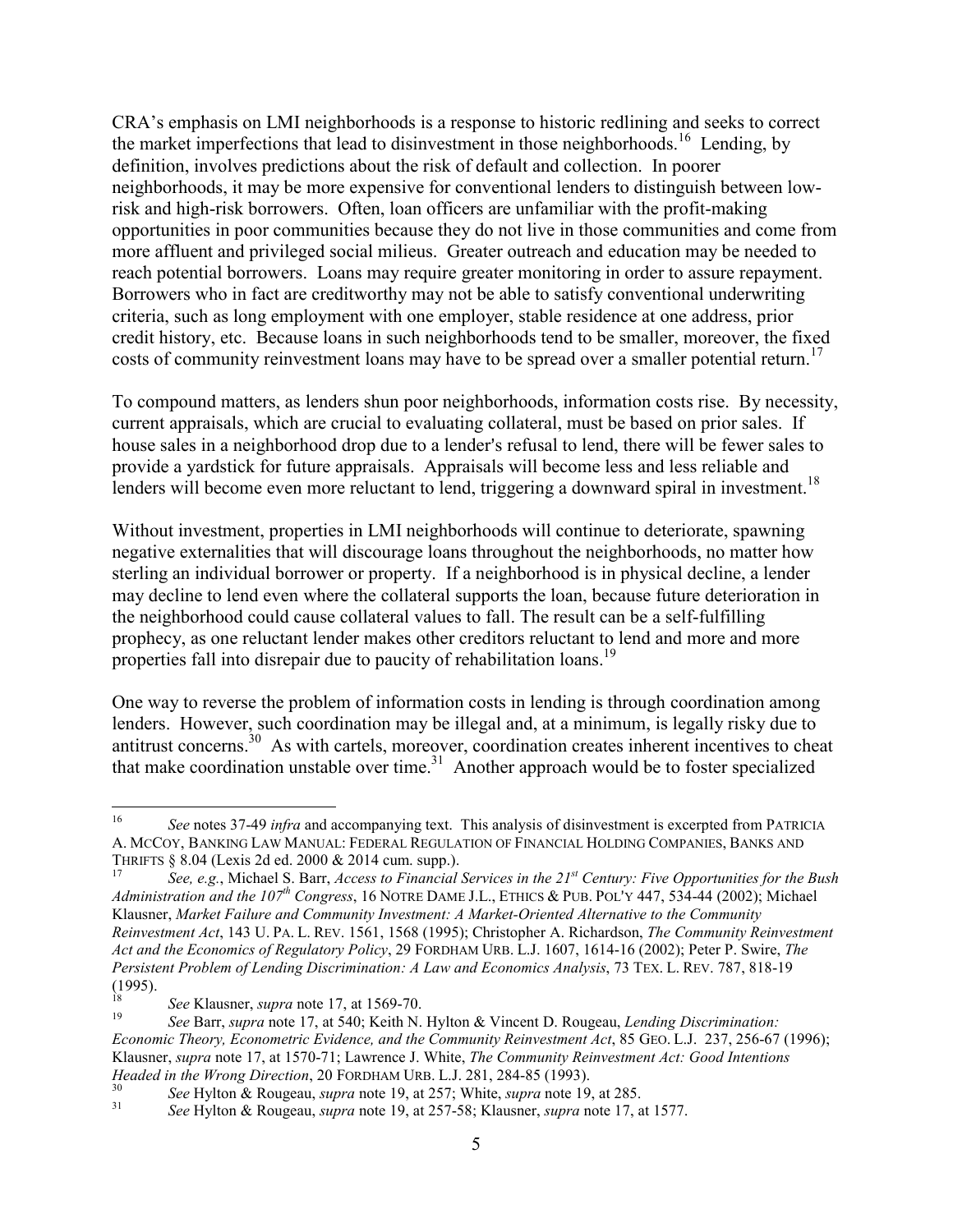markets in which a handful of lenders specialize in loans to poor neighborhoods, thereby developing sufficient expertise and market share to make those loans economically profitable. Tragically, however, this market materialized disastrously in the form of subprime mortgage lending, which triggered the 2008 financial crisis and high rates of foreclosure.<sup>20</sup>

In sum, reliance on private solutions to the collective action problems posed by disinvestment has proven unworkable at best and catastrophic at worst. CRA fills this vacuum in important ways, by reducing the information costs of healthy credit in LMI neighborhoods. In the process, CRA has helped reverse the added negative externalities that flow from disinvestment and revitalize our nation's urban cores.

--------------------------------

In sum, CRA's three statutory directives, when read together, establish the threshold requirements that every bank must meet to satisfy its CRA obligations. These requirements are as follows and frame the content of any amendments to the rule implementing CRA:

- (1) Banks must serve the convenience and needs of the geographic areas surrounding their brick-and-mortar branch offices and ATMs;
- (2) Serving the convenience and needs means providing both deposit services and credit services; and
- (3) Banks must serve low- and moderate-income neighborhoods in order to serve convenience and needs.

## **II. Response to the ANPR**

The three statutory directives of CRA – serving local communities, providing deposit *and* credit services, and emphasizing services to LMI neighborhoods – are the *sine qua non* of any future revisions to the CRA rule. In this section, we describe in greater detail how these three directives frame the contours of any future CRA rule. In the course of our discussion, we will also respond to key issues posed by the ANPR.

First, though, we wish to applaud the OCC's ANPR for taking the values reflected by CRA's directives seriously. The ANPR contains a valuable description of recent market developments as well as a number of good ideas. In other respects, the ANPR handles certain issues in ways that pose concerns. We turn to these topics now.

## **A. Any New Rule Must Keep CRA's Focus on Local Communities**

Our review of CRA's statutory requirements leads to the inescapable conclusion that service to local communities must be the core focus of every bank's CRA evaluation. In CRA, Congress *required* banks to serve the convenience and needs of the neighborhoods and communities surrounding their brick-and-mortar branches and ATMs. Any amendment to the CRA rule must

<sup>20</sup> Federal banking regulators have been reluctant to award CRA credit for subprime mortgage loans. Darryl E. Getter, The Effectiveness of the Community Reinvestment Act 10-12 (Cong. Research Serv. Report No. 7-5700, Jan. 7, 2015).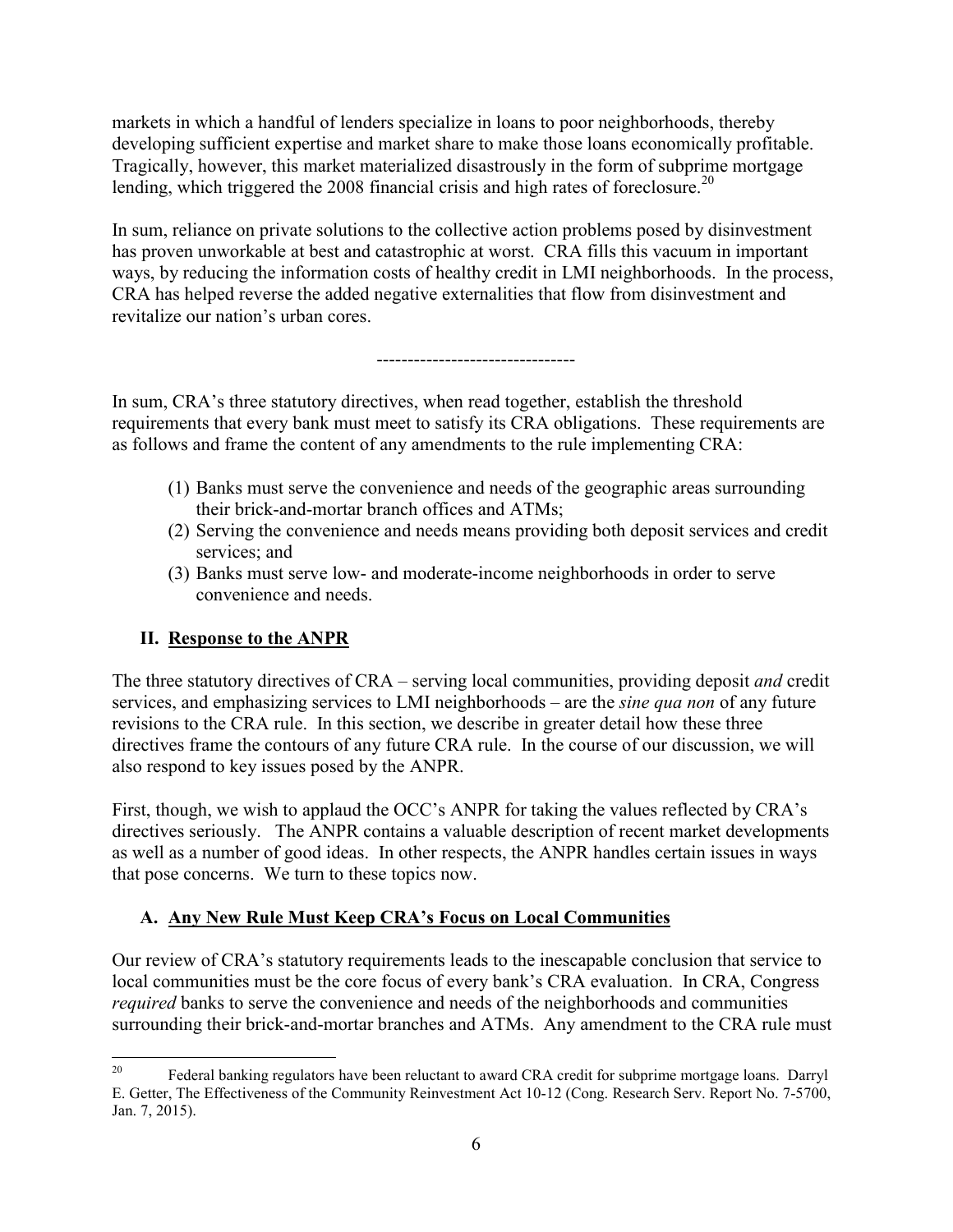observe this requirement.

We appreciate, of course, that the business of banking has exceeded the old geographic boundaries of banks to an extent that was unimaginable to Congress when it enacted CRA in 1977. At the same time, brick-and-mortar branches remain indispensable to bank customers. Indeed, just last month, the Federal Deposit Insurance Corporation (FDIC) reported that almost three-fourths of banked households surveyed in 2017 had "used bank tellers to access their accounts in the past 12 months."<sup>21</sup> More depositors used bank tellers than any other method of *accessing their transaction accounts*, including automated teller machines (ATMs) or kiosks, telephone banking, online banking, and mobile banking.<sup>22</sup> This is not surprising because branches and ATMs are the main way customers deposit checks and withdraw cash. Branches are also where bank customers generally go when they want personal banking services. Conversely, branches are the place where the loan officers of the bank come to know specific communities and neighborhoods.

Given these modern realities and the statutory text of CRA, any new rule will need to strike a proper balance between the geographic expansion of banks' activities beyond their branch networks and a locally-based approach to CRA. The way to do this is to make any new CRA rule *additive* in nature. Under that approach, every bank with branches would have a core responsibility to serve the convenience and needs of the neighborhoods and communities in geographic proximity to their branches and ATMs. Once that duty was fulfilled, banks could receive extra credit for other CRA activities outside of those locales, whether those activities take place in other states or in the virtual context. In this way, a new CRA rule would fulfill CRA's statutory requirements while encouraging CRA service in other underserved geographies. Any other approach would pose the danger of inadvertently rewarding banks for branch closures, which would be highly damaging to LMI communities.

#### **B. Serving the Convenience and Needs of Customers Located Beyond the Current Assessment Areas**

CRA's text is similarly instructive about how and when to grant credit for CRA activities beyond a bank's branch footprint. The statute requires federal banking regulators to evaluate a bank's CRA performance based on its service to low- and moderate-income neighborhoods and communities. Accordingly, serving LMI communities and households should be the goal of any new approach to CRA credit for activities outside of a bank's current assessment areas.

Today, the banking landscape features a number of new business models that did not exist in 1977, when CRA was enacted. Many medium-sized and larger banks have hybrid models, with branch networks in some areas but loan production elsewhere. Other banks maintain branches in defined areas but offer expanded geographic coverage through online or mobile banking. At the far end of the technological spectrum, purely online banks have no physical presence except for their headquarters and instead conduct their retail business online or through mobile apps. Industry loan companies and wholesale banks also often conduct far-flung operations from a

 $21\,$ <sup>21</sup> Federal Deposit Insurance Corporation, FDIC National Survey of Unbanked and Underbanked Households 25 (2018), https://www.fdic.gov/householdsurvey/2017/2017 report.pdf [hereinafter FDIC Unbanked Study].<br>
22 *M* at 25.26 & th, A 2

*Id. at* 25-26 & tbl. 4.2.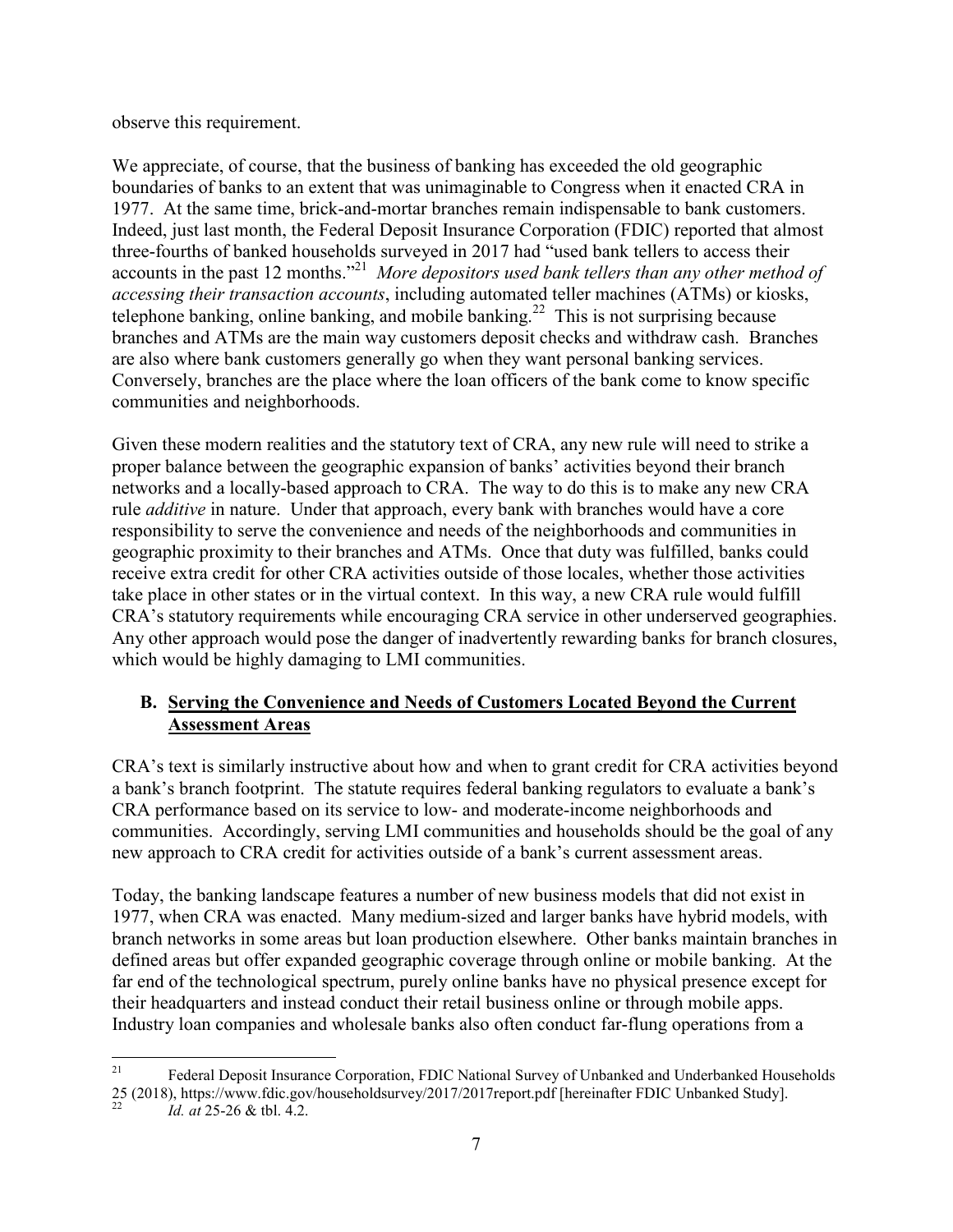small geographic base.

Any new rule that gives credit for CRA activities outside of the traditional assessment areas surrounding branches and ATMs should place top priority on service to LMI neighborhoods, communities, and individuals. In particular, banks should be rewarded for extending service to LMI areas and families that have been underserved. These are just some of the areas of need in LMI communities that CRA could address:

The so-called "banking deserts": Banking deserts are geographic areas that suffer from ina de quate bank service.<sup>23</sup> Some banking deserts lack enough investment in community devel opment; others have a paucity of bank branches and are predominated by fringe banking providers such as check cashers and payday lenders. An absence of bank branches can cause banking deserts to fall outside of traditional CRA assessment areas and escape CRA coverage.

Banks should be rewarded under CRA for searching out banking deserts and providing them with bank services. Banking deserts present prime opportunities to expand deposittaking, including through innovative channels such as mobile banking. Bank deserts often offer profitable lending and other investment opportunities that have been overlooked. Accordingly, these areas are ripe with opportunities to fulfill CRA's mandate to provide both deposit and credit services.

Banking the unbanked: In 2017, an estimated 6.5% of U.S. households were unbanked because they did not have a deposit account.<sup>24</sup> An updated CRA rule could help address this problem by giving CRA credit to banks for successfully assisting unbanked households to open bank accounts.

Attracting the unbanked into the banking system presents a special opportunity for banks that offer mobile banking, given the rapid growth in mobile banking in recent years.<sup>25</sup> The experience with "underbanked" customers suggests that mobile banking has untapped potential for recruiting unbanked customers to open bank accounts. Households that are underbanked—meaning that they have transaction accounts but also use one or more fringe banking services—use mobile banking at a higher rate than fully  $b$ anked households.<sup>26</sup> These underbanked households are predominantly low- or moderate-income, as is true for the unbanked.<sup>27</sup> Together, these facts suggest that mobile banking could provide a useful point of entry to assist the unbanked to become part of the banking system.

 $\overline{a}$ 

<sup>23</sup> See, e.g., Donald Morgan, Maxim Pinkovskiy & Bryan Yang, Banking Deserts, Branch Closings and Soft Information, LIBERTY STREET ECONOMICS blog (March 7, 2015).

FDIC Unbanked Study, *supra* note 21, at 2 tbl. ES.1.

<sup>25</sup> The percentage of households using mobile banking jumped from 23.2% in 2013 to 40.4% in 2017. Id. at 5 tbl. ES.3.

<sup>26</sup> Id. at 27 tbl. 4.4

<sup>27</sup> See id. at 19-20 tbls. 3.2-3.3.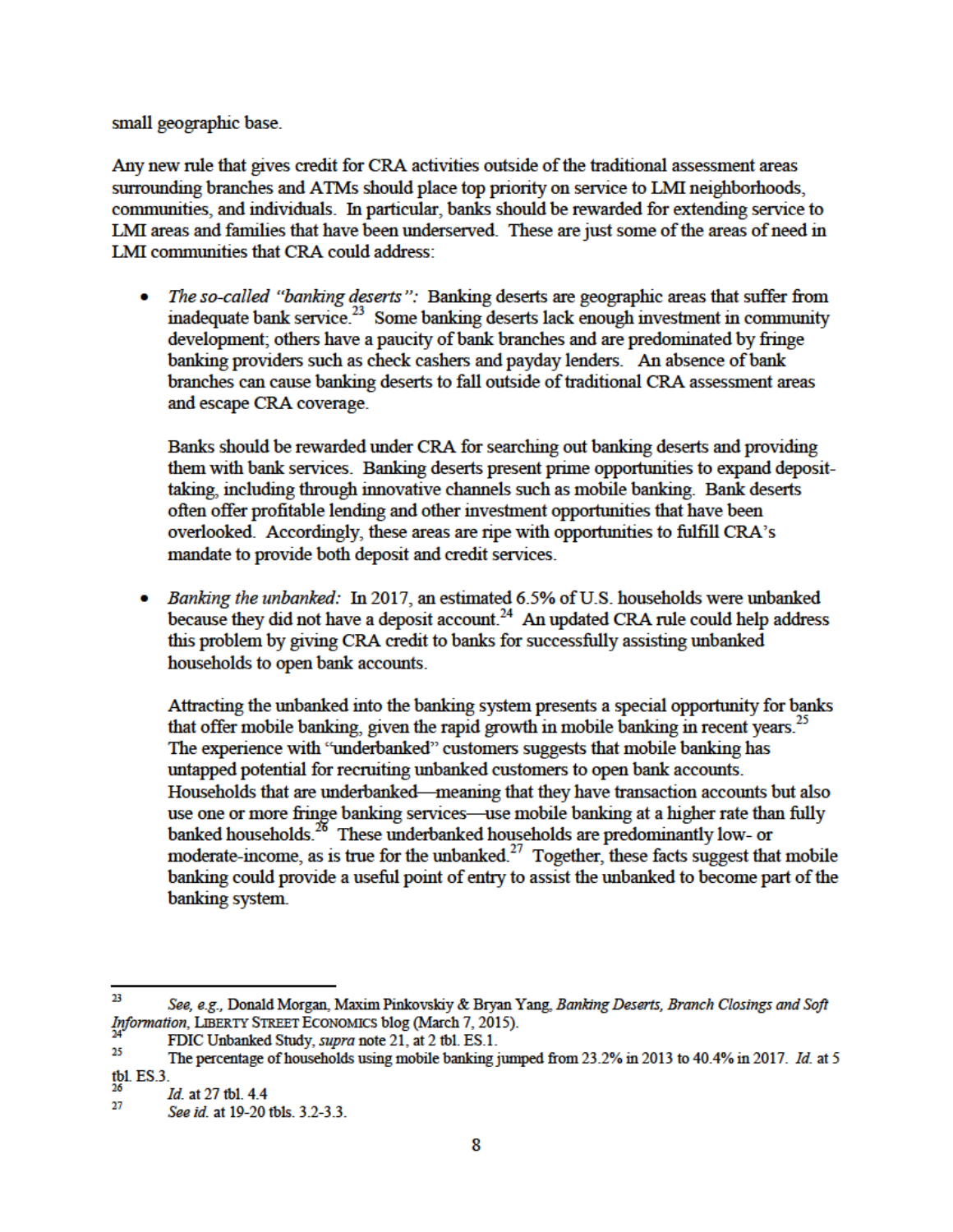- Helping LMI families build savings: In 2017, four out of ten U.S. adults reported that they did not have enough money to pay for a \$400 unexpected expense.<sup>28</sup> This lack of emergency savings becomes increasingly prevalent as one goes down the income  $\frac{1}{2}$  Even modest amounts of savings could noticeably improve the financial security of these families while helping them avoid getting saddled with debt. Banks that help LMI families in building savings would help address this problem and should be rewarded with CRA credit.
- Rural areas: CRA tells federal banking regulators to conduct separate CRA analyses "for each metropolitan area in which a regulated depository institution maintains one or more domestic branch offices."<sup>30</sup> This focus on metropolitan areas traditionally has caused many rural areas to be omitted from CRA assessment areas. Both of us come from families in largely rural states – Kansas and Louisiana – and we have seen first-hand the poverty and lack of bank services and investment in rural communities. If CRA credit is expanded beyond the current traditional assessment areas, service to rural areas should be rewarded

In conclusion, any amendment to the standard for evaluating CRA performance by banks should condition CRA credit for activities outside of a bank's traditional assessment areas on satisfactory service to the neighborhoods and communities adjacent to their branches. Assuming the bank has fulfilled this core responsibility under CRA, we would support extra credit for qualifying CRA activities in other geographies, so long as the objective of those activities is to serve low- and moderate-income neighborhoods, communities, and families.

#### C. A Single CRA Ratio

In the ANPR, the OCC elicited comment on whether the agency should create a metric-based performance measurement system that aggregates an institution's CRA lending, investments, and services into a single ratio.<sup>31</sup> The ANPR states: "In a metric-based framework... the benchmarks representing the dollar value of CRA-qualified activities could be compared to readily available and objective criteria, such as, a percentage of domestic assets, deposits, or capital from the bank's balance sheet, to calculate a ratio that could correspond to the benchmark  $\frac{1}{2}$  established for each rating category.<sup>332</sup> For each bank, such a ratio would look like this:

> Total CRA lending + total CRA investments + total CRA services Balance sheet measure (either total assets, deposits, or capital)

 $\overline{a}$ 

<sup>28</sup> See BOARD OF GOVERNORS OF THE FEDERAL RESERVE SYSTEM, REPORT ON THE ECONOMIC WELL-BEING OF U.S. HOUSEHOLDS IN 2017, at 21 (May 2018), https://www.federalreserve.gov/publications/files/2017-reporteconomic-well-being-us-households-201805.pdf.

See FDIC Unbanked Study, supra note 21, at 44 tbl. 7.1.

<sup>30</sup> 12 U.S.C. § 2906(b)(1)(B).

<sup>31</sup> Under the current CRA rule, small banks only undergo a lending test. Intermediate small banks are also evaluated on the extent and quality of their community development activities, while large banks are assessed under the lending, investment, and services tests. ANPR, *supra* note 1, at 45055.

Id. at 45057.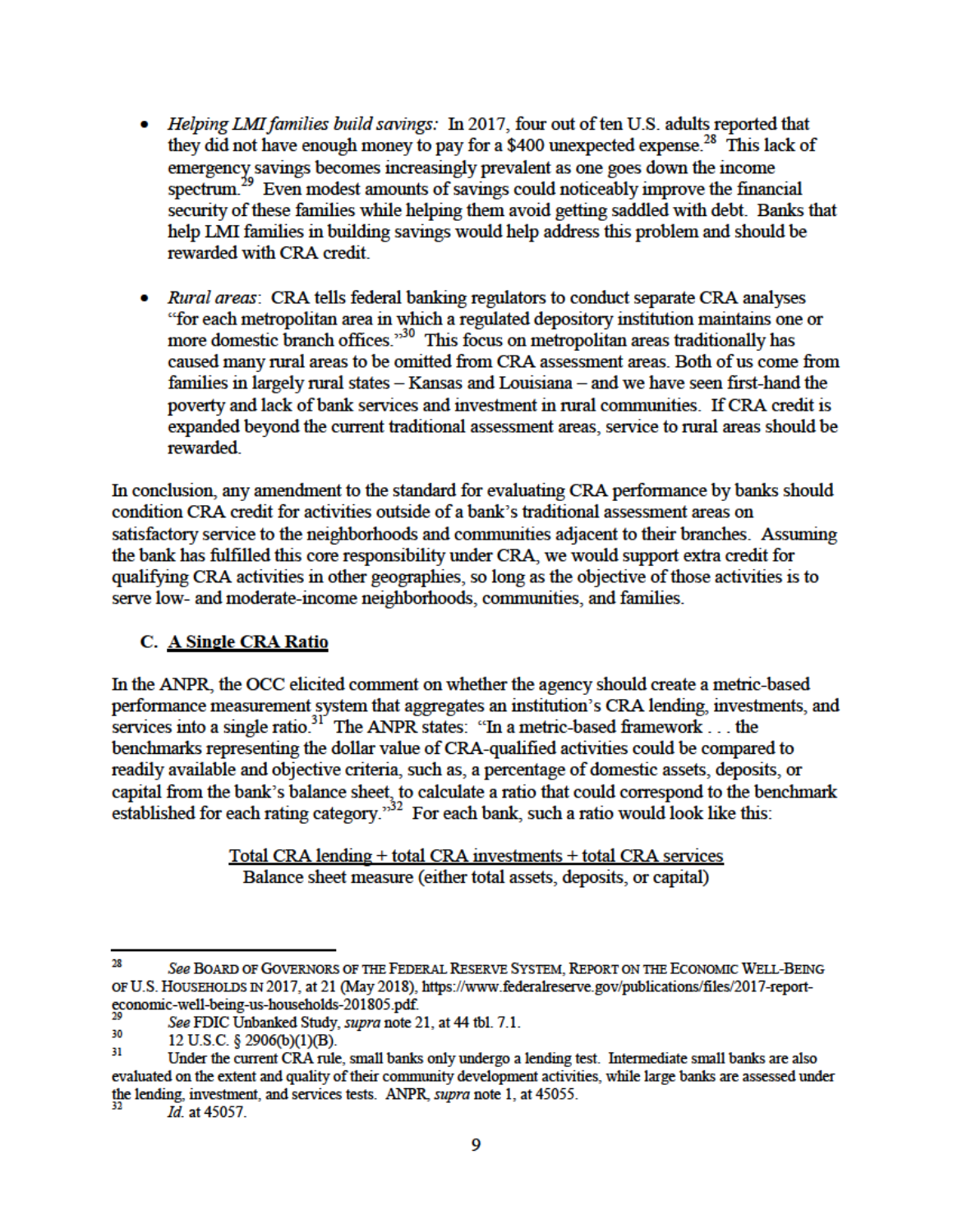We have a number of grave concerns about reducing a bank's CRA evaluation and rating to one number.

The first concern is legal. As mentioned above, CRA expressly requires federal banking regulators to evaluate a bank's CRA performance "for each metropolitan area in which" it "maintains one or more domestic branch offices."<sup>33</sup> The single ratio formula above does not account for individual metropolitan area performance; indeed, it does not even mention it.<sup>34</sup> Thus, for banks operating in multiple metropolitan areas, any switch to a single ratio method would violate CRA's statutory requirement to evaluate CRA performance one metropolitan area at a time.

This problem is more than just a legal concern. One of the reasons that Congress required federal banking regulators to evaluate CRA performance for each metropolitan area where a bank has branches is to ensure that banks make CRA commitments to each of the communities where they have offices. A single ratio test would overturn that incentive and encourage banks to cease their CRA activities in many communities that they now currently serve.

Similarly, the single ratio test does not separately evaluate successful CRA activities under each of the three tests (lending, investment, and service). Presumably, under the ratio, a bank that did \$9 million in CRA investments would produce the same numerator as a bank that did \$3 million each in CRA loans, investments, and services. That would have the unfortunate effect of encouraging banks to take the easy route by loading up on big, splashy loans and investments to satisfy the numerator in the place of labor-intensive retail loans and deposit-taking services. Contrast that with the OCC's current practice for small banks, in which a bank must meet or exceed the lending test in order for its community development investments and services to be considered for an outstanding rating.<sup>35</sup>

Meanwhile, using a balance sheet measure such as total assets, deposits, or capital as the denominator has problems of its own. Today, banks originate most of their loans and other credit receivables for distribution via securitization. That allows them to remove those assets from their balance sheets. Any metric in the denominator that is limited to the balance sheet will consequently understate most banks' asset activities. This would artificially inflate the CRA ratio and thereby allow banks to earn satisfactory or outstanding CRA ratings with less CRA activity than they need today.

In another concern, the numeric benchmark approach would likely cause banks to do just enough qualifying CRA activities to hit their target benchmark and no more. The ANPR suggests that numeric "thresholds or ranges (benchmarks) [would] correspond to the four statutory CRA rating categories."<sup>36</sup> It is well known that numeric benchmarks create an "anchoring effect," by

<sup>33</sup>  $\frac{33}{34}$  12 U.S.C. § 2906(b)(1)(B).

Further, no mathematical weighting system could fix this problem. Imagine, for example, that one assessment area received a weight of 1 and another assessment area that was ten times more populous received a 10. By increasing its qualifying CRA activities in the larger area, a bank could zero out its qualifying activities in the smaller area without reducing its ratio. By failing to serve the smaller community, this would violate the intent of  $CRA.$ <sub>35</sub>

<sup>35</sup> ANPR, *supra* note 1, at 45055.

<sup>36</sup> *Id.* at 45056.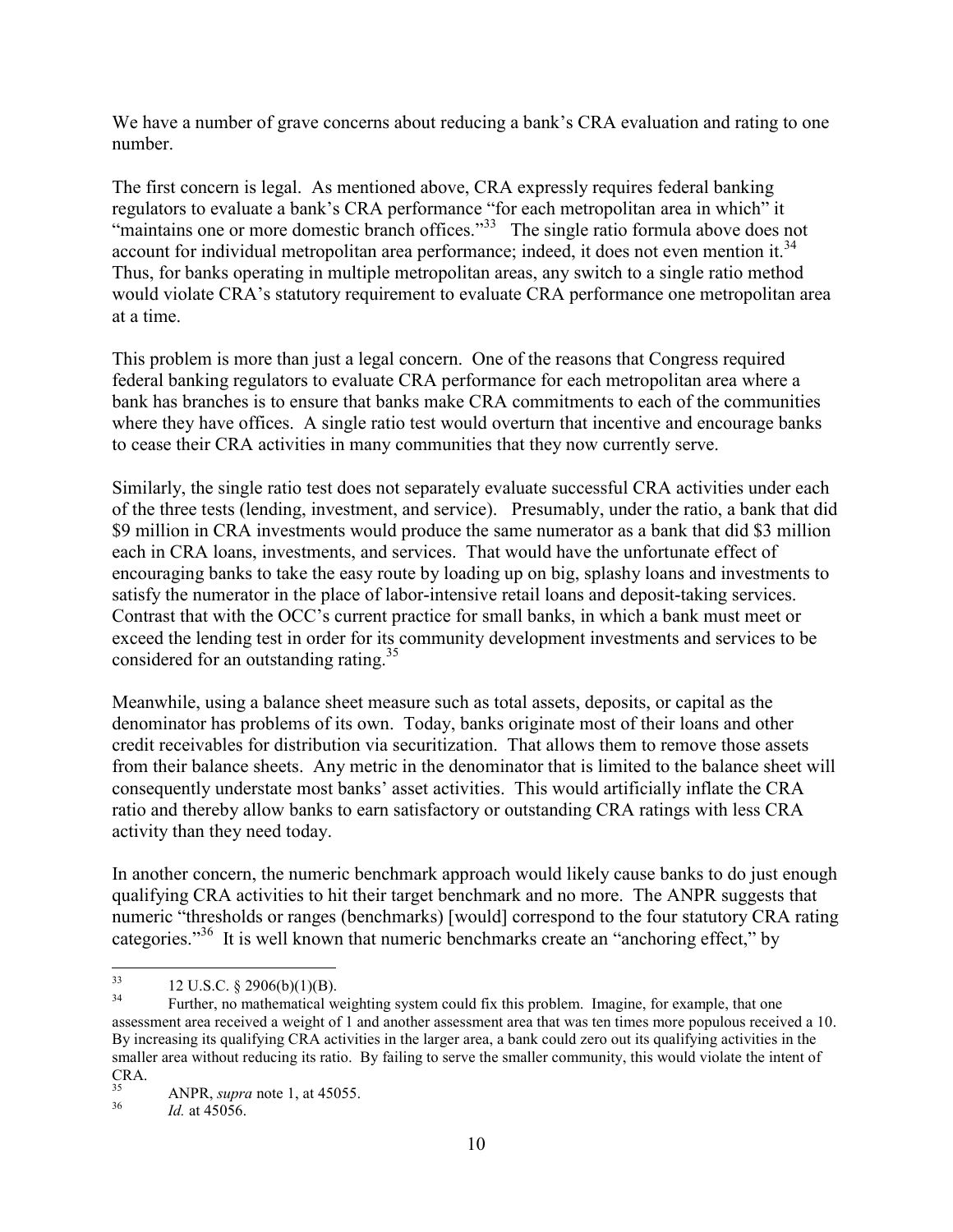effectively signaling a maximum that actors must attain in order to meet their obligations. In this way as well, the single ratio approach would likely reduce the current level of CRA activity.

Finally, the single ratio proposal raises a larger philosophical concern. Specifically, do regulators, banks, and the public at large have enough insight into the convenience and needs of diverse communities from Alaska to Maine to set *ex ante* quantitative ratios for CRA performance? Is certainty and mathematical precision worth the cost of losing local responsiveness and less CRA activity? We firmly believe it is not.

## **D. Consideration of Discrimination and Illegal Credit Practices in CRA Evaluations**

Traditionally, federal banking regulators have taken evidence of unlawful credit practices and illegal discrimination based on prohibited categories such as race or ethnicity into consideration in CRA evaluations and ratings. There are strong historical and practical reasons for doing so and we urge the OCC to continue that practice in any prospective CRA examinations and CRA rule.

To understand the importance of continuing this practice, some history is in order. Congress enacted CRA against the backdrop of blatant housing and lending discrimination in the United States. $37$  Much of this discrimination had been sanctioned by the federal government.<sup>38</sup> Beginning in the late 1930s, the Federal Home Loan Bank Board and the Federal Housing Administration ("FHA") had discouraged black entry into white neighborhoods by using racebased appraisal standards in FHA underwriting guidelines for federally insured mortgages.<sup>39</sup> The FHA did not eliminate race-based standards from its underwriting criteria until the 1960s, when it was required to do so by Executive Order  $11,063$  in  $1962.<sup>40</sup>$ 

In addition, the FHA had required the use of racially restrictive covenants in all FHA-guaranteed real estate transactions, thereby perpetuating racial segregation and all-white enclaves. This practice officially ended in 1947, but racially restrictive covenants remained on the books and bolstered racial segregation in housing for decades to come.<sup>41</sup>

By the 1960s, the tragic consequences of officially sanctioned mortgage discrimination had become painfully apparent to Congress. Middle-class whites, with the aid of federal subsidies for interstate highways, mortgage insurance and mortgage loans, had beaten a path to the suburbs, leaving poor blacks and other impoverished minorities to languish behind in inner-city ghettos.<sup>42</sup> At the same time, lenders increasingly refused to make mortgages or small business loans in designated nonwhite communities, a notorious practice known as redlining.<sup>43</sup>

<sup>37</sup> <sup>37</sup> The following discussion is excerpted from MCCOY, *supra* note 16, § 8.04[1].

<sup>38</sup> *See* Swire, *supra* note 17, at 793-99.

<sup>39</sup> FHA, UNDERWRITING MANUAL & 937 (1938) (quoted in Stephen M. Dane, *Eliminating the Labyrinth: A Proposal to Simplify Federal Mortgage Lending Discrimination Laws*, 26 U. MICH. J.L. REFORM 527, 535 (1993)). <sup>40</sup> 3 C.F.R. § 652 (1959-63), *reprinted as amended in* 42 U.S.C. ' 1982. *See generally* Dane, *supra* note 39,

at 536, 539.

<sup>41</sup> *See, e.g.*, Dane, *supra* note 39, at 535-36. 42

*See, e.g.*, Swire, *supra* note 17, at 798-99.

<sup>43</sup> *See, e.g.*, Dane, *supra* note 39, at 536-37.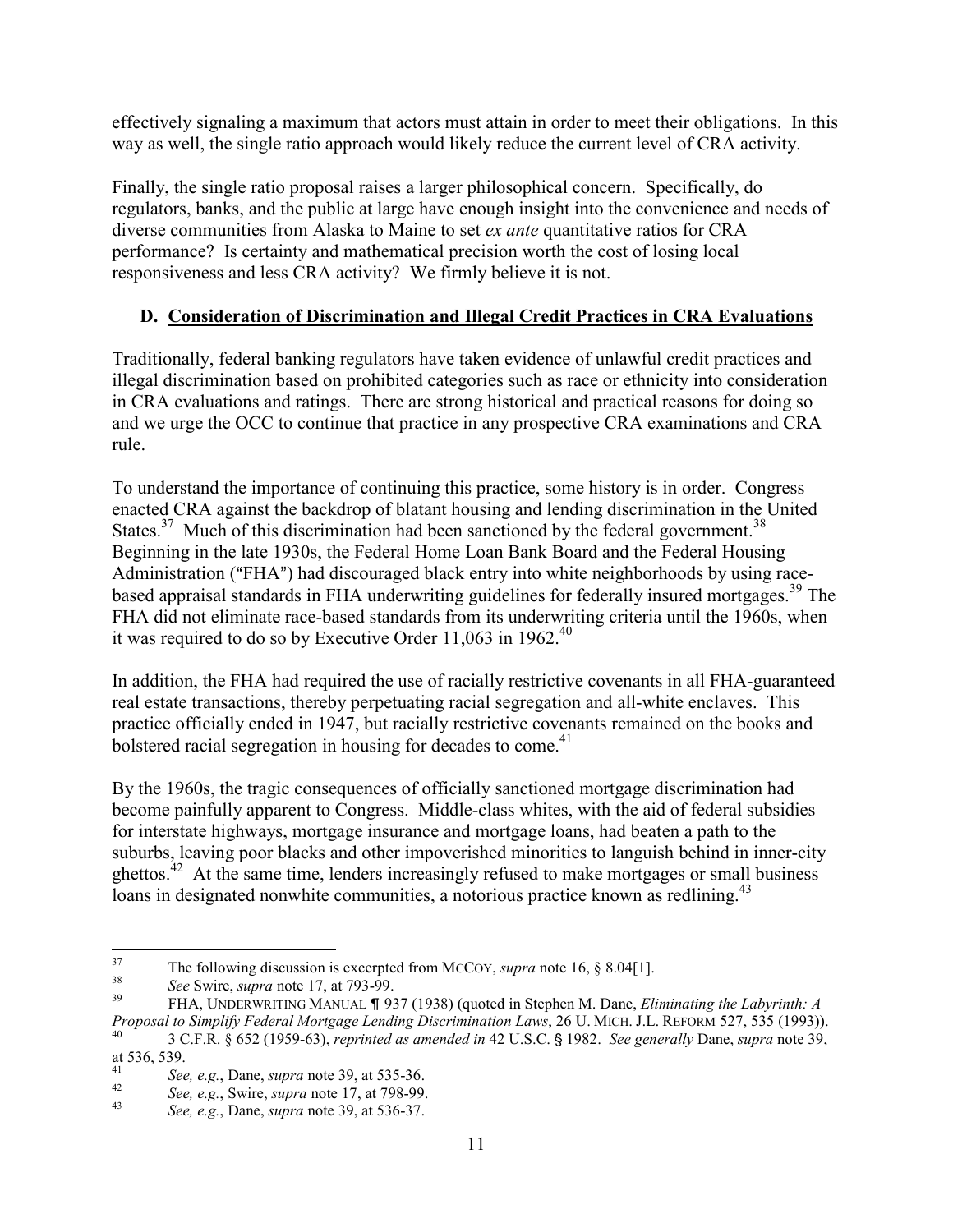The deterioration of the inner city cores and urban unrest finally goaded Congress into action and caused it to enact a suite of federal laws which included CRA. Congress took the first step to address redlining and discriminatory credit denials in 1968, when it prohibited discrimination in housing finance in Title VIII of the Civil Rights Act.<sup>44</sup> The following decade, as urban neighborhoods continued to decline, Congress passed three more statutes, the Equal Credit Opportunity Act of 1974 ("ECOA"), $45$  the Home Mortgage Disclosure Act of 1975, $46$  and CRA in 1977. All four statutes were designed to address the twin ills of discrimination and disinvestment.

When Congress enacted CRA, one of its two chief concerns was to end redlining.<sup>47</sup> Although redlining mostly targeted LMI neighborhoods, historically, that redlining was motivated by racial and ethnic discrimination and was strongly correlated with ethnicity and race.<sup>48</sup> Indeed, for this reason, redlining is not just a central concern of CRA but also violates the fair lending laws.<sup>49</sup> As this demonstrates, CRA's focus on LMI neighborhoods is inextricably linked to problems of unlawful housing and credit discrimination.

In acknowledgment of this history, federal banking regulators adopted a joint interagency rule in 2005 stating that "evidence of discriminatory or other illegal credit practices in any geography by the bank or in any assessment area by any affiliate whose loans have been considered as part of the bank's lending performance" will adversely affect a bank's CRA evaluation.<sup>50</sup> As part of their CRA evaluations, the OCC and the other federal regulators also prohibit banks from delineating assessment areas based on illegal discrimination.<sup>51</sup> To carry out these regulations, whenever possible, the federal banking regulators conduct CRA examinations and fair lending examinations together in order to detect the presence of any discriminatory practices.<sup>52</sup>

These antidiscrimination provisions in the CRA rule are highly important and we urge the OCC to retain them. For all intents and purposes, positive CRA ratings are "Good Housekeeping" seals of approval by the federal government for good community reinvestment performance. Banks with satisfactory or outstanding CRA ratings can tout this federal imprimatur to the public and receive favorable handling in their applications for deposit facilities and for financial holding company status based on the public portion of their CRA examination reports.

 $44$ <sup>44</sup> Pub. L. No. 90-284, 82 Stat. 81 (1968) (codified as amended at 42 U.S.C. §§ 3601-31).

<sup>&</sup>lt;sup>45</sup> Pub. L. No. 93-495, 88 Stat. 1500, 1521-25 (1974) (codified as amended at 15 U.S.C. §§ 1691-1691f).

<sup>46</sup> Pub. L. No. 94-200, 89 Stat. 1124 (1975) *(codified as amended at* 12 U.S.C. §§ 2801-2810).

<sup>47</sup> *See, e.g.,* Getter, *supra* note 20, at 1.

<sup>48</sup> *See, e.g.,* Ben Horowitz, *Fair lending laws and the CRA; Complementary tools for increasing equitable access to credit* (Fed. Res. Bank of Minneapolis, March 8, 2018).

<sup>49</sup> *See id.* 

<sup>50</sup> *See, e.g.,* 12 C.F.R. § 25.28(c)(1). In its CRA examination of Wells Fargo Bank, N.A., as of September 30, 2012, for instance, the OCC gave Wells Fargo outstanding ratings on its lending and investment tests and a high satisfactory rating on its service test, yet an overall "needs to improve" CRA rating because of the bank's lending discrimination settlements. *See* OCC, Community Reinvestment Act Performance Evaluation as of September 30, 2012: Wells Fargo Bank, National Association 4, https://www.occ.treas.gov/topics/compliance-bsa/cra/2012-55 wells-fargo-cra-evaluation.pdf

<sup>51</sup> *Soe, e.g.,* 12 C.F.R.  $\S 25.41(e)(2)$ .

<sup>52</sup> For a general discussion of the symbiosis between fair lending examinations and CRA examinations, see Horowitz, *supra* note 48.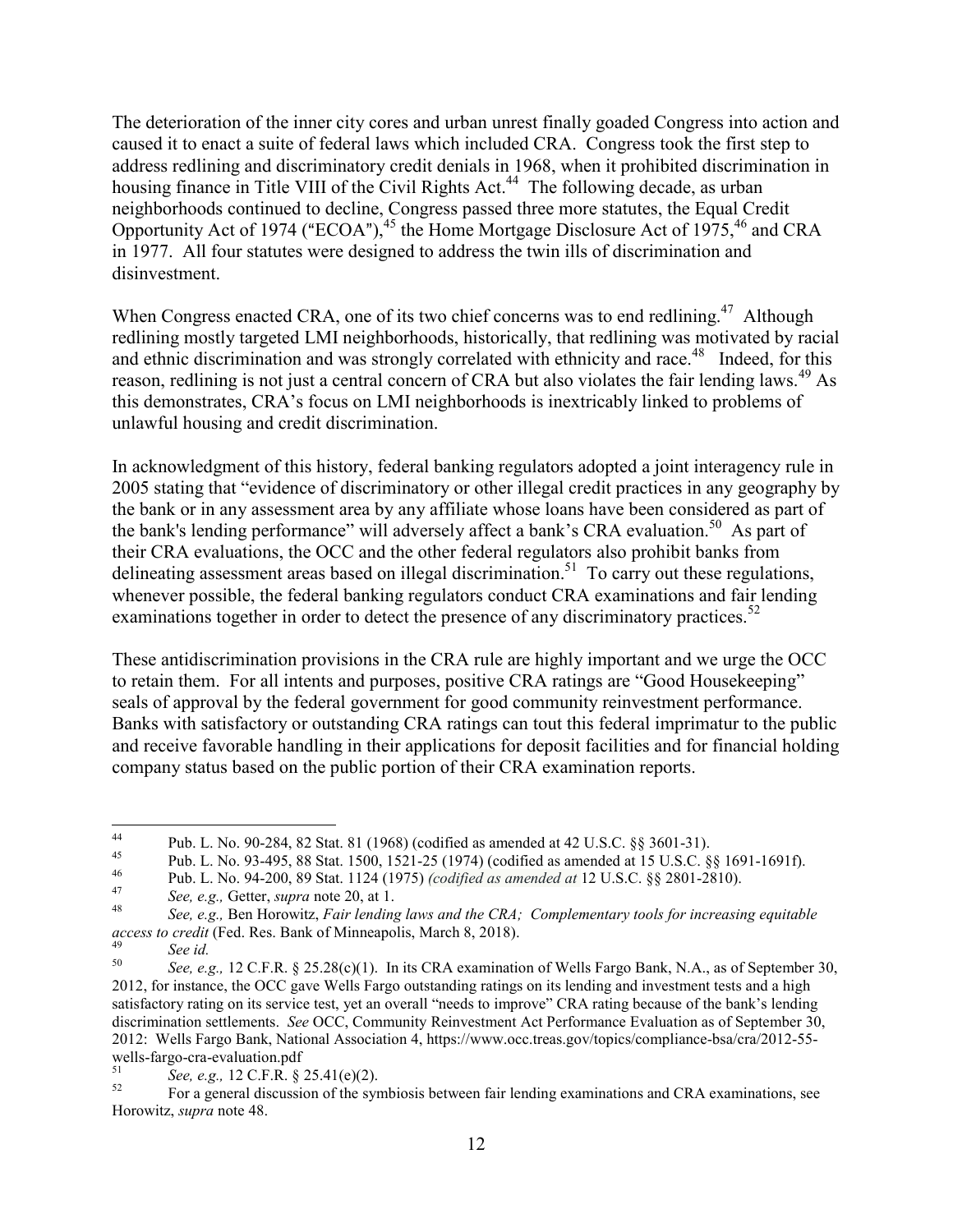For this reason, CRA ratings require due diligence by federal banking regulators to rule out unlawful discrimination or credit law violations. If a bank received a salutary CRA rating but was later to found to have engaged in unlawful discrimination or illegal credit practices, that would undermine CRA's objectives. Further, it would put federal banking regulators in the uncomfortable position of awarding CRA credits only to later to unearth unlawful discrimination or illegality at the bank in question. For these reasons, the anti-discrimination provisions of the CRA rule are of vital importance and must be continued.

#### **E. The Importance of a Joint Interagency Rule**

Finally, we urge the OCC to redouble its efforts to promulgate a joint interagency rule with the Federal Reserve Board and the FDIC. Going it alone would have several deleterious effects.

First, separate rules for the OCC and the other two agencies would undermine one of the OCC's own goals, which is to increase the certainty surrounding CRA evaluations.<sup>53</sup> With warring standards, bank holding companies with state and federal depository institution charters would be subject to different CRA approaches, depending on the subsidiary. Local governmental and non-profit institutions that partner with banks would similarly have enormous confusion about which CRA standards applied.

Second, the ANPR does not consider the effect of separate CRA rules on merger application decisions by the Federal Reserve Board. Numerous national banks owned by bank holding companies regularly engage in mergers. In bank merger applications that also result in the merger of the parent holding companies, the Federal Reserve must evaluate whether convenience and needs would be served.<sup>54</sup> We doubt that the Federal Reserve would abandon its own method for evaluating convenience and needs in merger applications and nothing in a separate OCC rule would prevent it from doing so. In this additional way, two separate approaches to CRA compliance would confuse the marketplace and increase the uncertainty surrounding bank mergers and the conditions on those approvals.

Lastly, if the OCC rejects a joint interagency approach, it will create an unlevel playing field for state-chartered banks and thrifts. That is a dangerous path to tread, as the lead-up to the 2008 financial crisis showed.<sup>55</sup> We urge the OCC to work with its fellow regulators to find common ground and avoid that unfortunate outcome.

-----------------------------------

<sup>&</sup>lt;u>.</u> While we appreciate that the flexibility of the current CRA rule engenders some uncertainty, that uncertainty does not hurt most banks' CRA ratings. Economist Darryl Getter reported, for instance, that each year from 2006 through 2014, approximately 97% or more of banks received CRA ratings of satisfactory or higher. Getter, *supra* note 20, at 9. If anything, this "Lake Woebegone" effect suggests that CRA standards need to be tightened, not loosened, as the single ratio proposal would potentially do.

<sup>54</sup> 12 U.S.C. § 1842(c)(2) ("In every case, the Board shall take into consideration the financial and managerial resources and future prospects of the company or companies and the banks concerned, and the convenience and needs of the community to be served")..

<sup>55</sup> *See generally* KATHLEEN C. ENGEL & PATRICIA A. MCCOY, THE SUBPRIME VIRUS: RECKLESS CREDIT, REGULATORY FAILURE, AND NEXT STEPS (Oxford University Press, 2011).